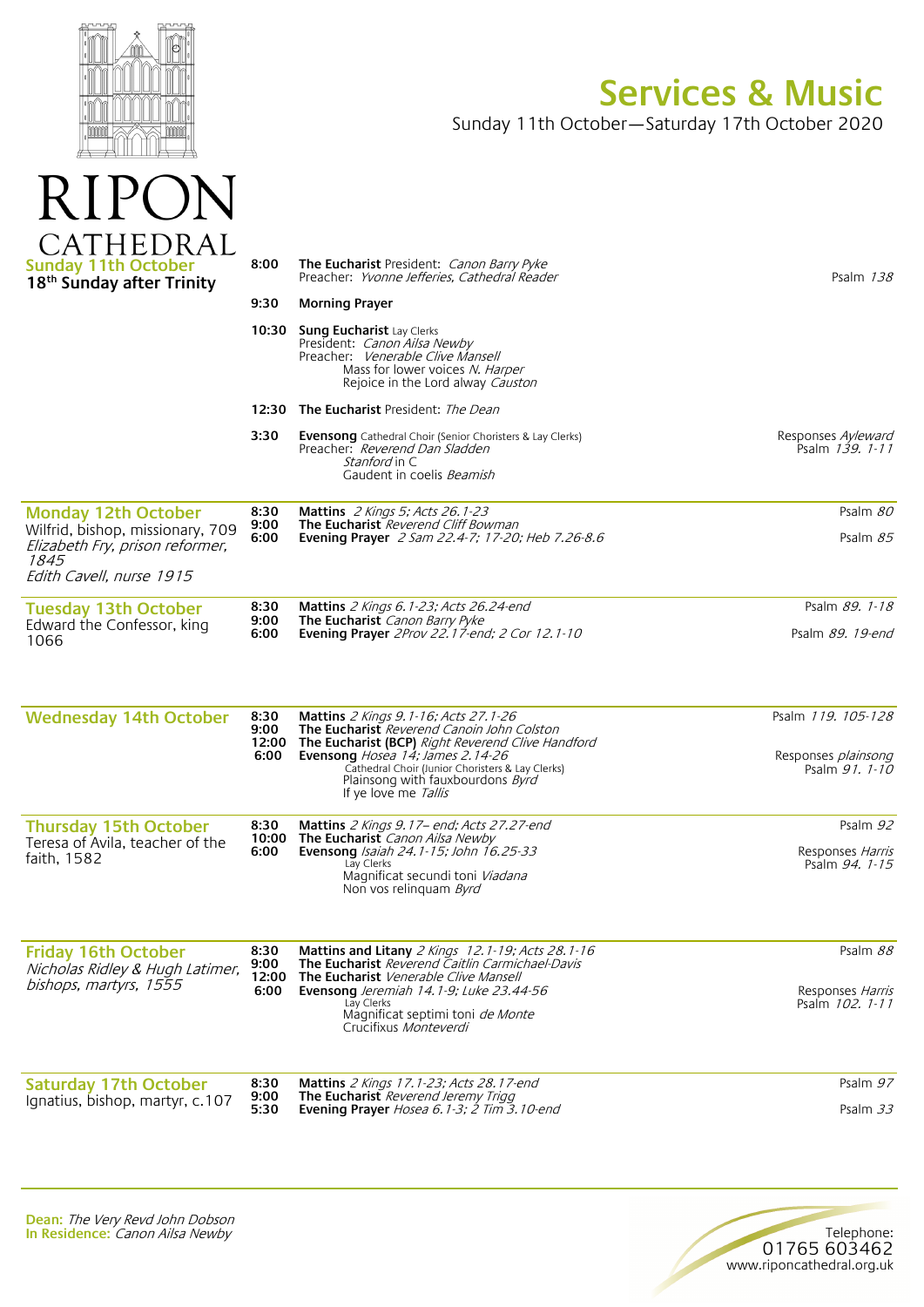

RIPC

 $\bigvee$ 

## **Services & Music**

Telephone:

01765 603462 www.riponcathedral.org.uk

Sunday 18th October—Saturday 24th October 2020

| ATHEDRAL                                        |                               |                                                                                                                                                                                                                                        |                                                                        |
|-------------------------------------------------|-------------------------------|----------------------------------------------------------------------------------------------------------------------------------------------------------------------------------------------------------------------------------------|------------------------------------------------------------------------|
| <b>Sunday 18th October</b><br>PATRONAL FESTIVAL | 8:00                          | <b>The Eucharist</b>                                                                                                                                                                                                                   |                                                                        |
| St Wilfrid (trans)                              | 9:30                          | <b>Morning Prayer</b>                                                                                                                                                                                                                  | Psalm 80                                                               |
|                                                 | 10:30                         | <b>Sung Eucharist with Baptism and Confirmation Lay Clerks</b><br>President & Preacher: Right Reverend Nicholas Baines, Bishop of Leeds<br>Missa Ave Maria Pisaro<br>Seigneur, je vous en prie Poulenc                                 | Psalm $113$                                                            |
|                                                 |                               | <b>12:30</b> The Eucharist President: Reverend Caitlin Carmichael-Davis                                                                                                                                                                |                                                                        |
|                                                 | 3:30                          | Service of Commemoration of Founders and Benefactors Lay Clerks<br>Jubilate Deo MacPherson<br>Prayer Wilby                                                                                                                             |                                                                        |
|                                                 | 5:30                          | <b>Evening Prayer</b>                                                                                                                                                                                                                  | Psalm 150                                                              |
| <b>Monday 19th October</b>                      | 8:30<br>9:00                  | Mattins Isaiah 55; Luke 1.1-4<br><b>The Eucharist</b> Canon Ailsa Newby                                                                                                                                                                | Psalm $145$                                                            |
| <b>St Luke the Evangelist</b><br>(trans)        | 6:00                          | Evening Prayer Isaiah 61.1-6; Col 4.7-end                                                                                                                                                                                              | Psalm 103                                                              |
| <b>Tuesday 20th October</b>                     | 8:30                          | <b>Mattins</b> 2 Kings 18.1-12; Phil 1.12-end                                                                                                                                                                                          | Psalm 106. 1-12                                                        |
|                                                 | 9:00<br>6:00                  | The Eucharist Reverend Canon Richard Cooper<br>Evening Prayer Prov 27.11-end; Gal 6.1-10                                                                                                                                               | Psalm 107. 1-22                                                        |
| <b>Wednesday 21st October</b>                   | 8:30<br>9:00<br>12:00<br>6:00 | Mattins 2 Kings 18. 13-end; Phil 2.1-13<br>The Eucharist Reverend Caitlin Carmichael-Davis<br>The Eucharist (BCP) Reverend John Bennett<br>Evensong Isaiah 51.1-6; 2 Cor 1.1-11<br>Lay Clerks<br>Plainsong with fauxbourdons Tranchell | Psalm 111<br>Responses <i>Byrd &amp; Quinney</i><br>Psalm 119. 129-144 |
|                                                 |                               | Circumdederunt me dolores mortis <i>Padilla</i>                                                                                                                                                                                        |                                                                        |
| <b>Thursday 22nd October</b>                    | 8:30<br>10:00<br>6:00         | Mattins 2 Kings 19.1-19; Phil 2.14-end<br>The Eucharist Reverend Dan Sladden<br><b>Evensong</b> Ecclesiasticus 18.1-14; 1 Cor 11.17-end<br>Lay Clerks<br>Moore in A<br>Tebe poem Chesnokov                                             | Psalm 115<br>Responses <i>Byrd &amp; Quinney</i><br>Psalm $116$        |
| <b>Friday 23rd October</b>                      | 8:30<br>9:00                  | Mattins and Litany 2 Kings 19.20-36; Phil 3.1-4.1<br>The Eucharist The Dean                                                                                                                                                            | Psalm 139                                                              |
|                                                 | 6:00                          | 12:00 The Eucharist Reverend Myra Shackley<br>Evensong Ecclesiasticus 28.2-12; Mark 15.33-47<br>Cathedral Choir (Senior Choristers & Lay Clerks)<br>Edington Service <i>lves</i><br>Ave verum corpus Mawby                             | Responses Ayleward<br>Psalm 130                                        |
| <b>Saturday 24th October</b>                    | 8:30                          | Mattins 2 Kings 20; Phil 4.2-end                                                                                                                                                                                                       | Psalm 121                                                              |
|                                                 | 9:00<br>5:30                  | The Eucharist Reverend Caitlin Carmichael-Davis<br>Evening Prayer Isaiah 44.21-end; John 21.15-end                                                                                                                                     | Psalm $118$                                                            |